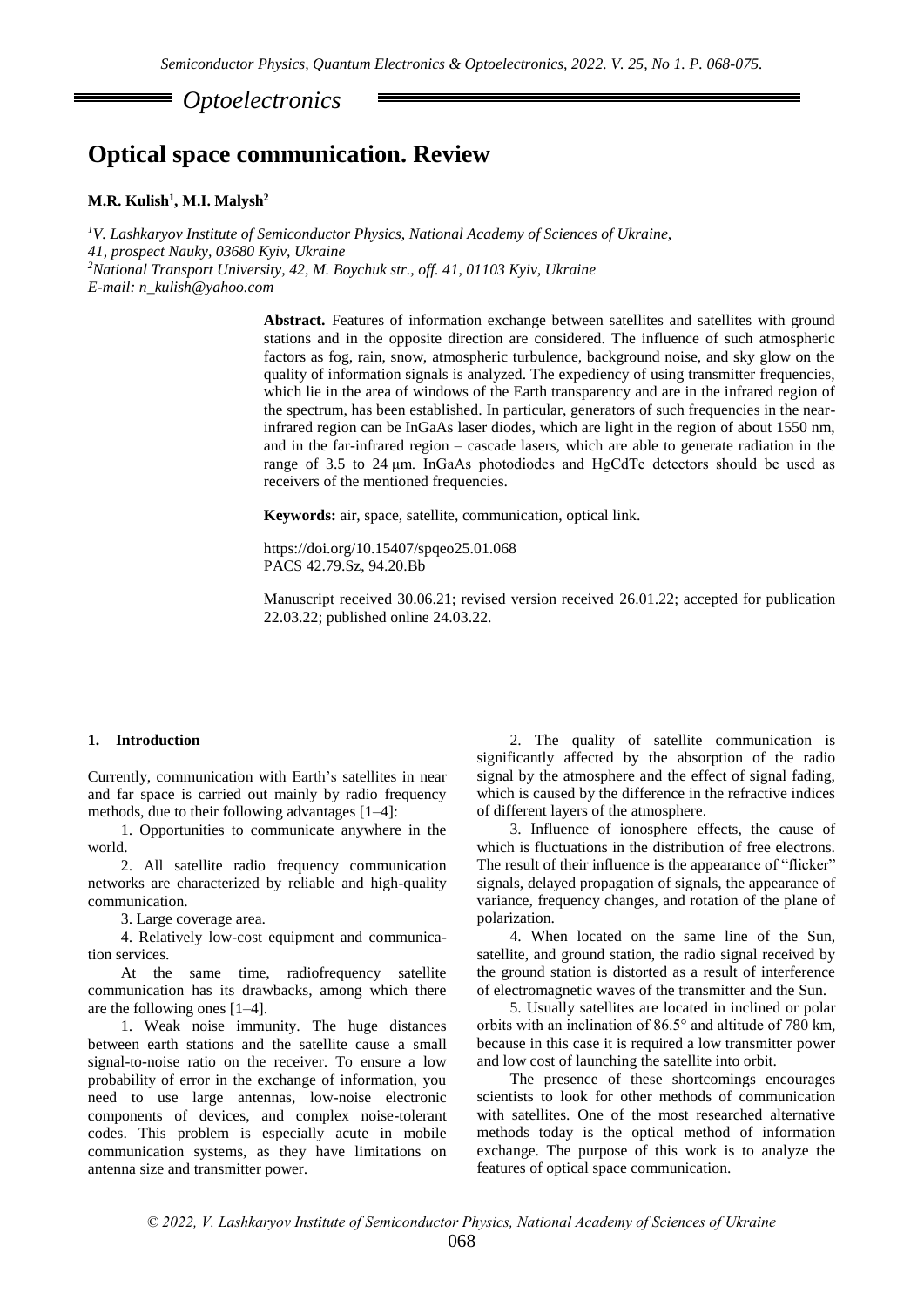# **2. Optical space communication**

Currently, optical communication methods are becoming widespread due to the following advantages over radiofrequency methods [5–7]:

- insensitivity to external electromagnetic fields and temperature fluctuations;

- no short circuits;

- smaller dimensions and weight in comparison with copper wires used in the implementation of radiofrequency communication methods;

- less transmitter power;

- high bandwidth (more than 30 Gbps);

- high value of the quality indicator (1 GHz (km));

- no need to license the radio-frequency spectrum, because for the latter interference from a neighboring carrier is the main problem due to spectrum congestion. Therefore, solving this problem requires licensing of spectrum by regulators;

- easy installation and maintenance, lower cost and deployment time communication systems;

- high security of information in optical communication, because optical information cannot be detected by spectral analyzers;

- due to the high directivity of the very narrow optical beam, which complicates interception of optical signals.

At the same time, optical communication has inherent shortcomings, among which there are the following ones [5]:

- rigid system of automatic adjustment of communication due to narrow beam divergence;

- dependence of optical communication on atmospheric conditions that can impair communication;

- dependence of the connection on the position of the Sun relative to the laser transmitter and the receiver, as additional irradiation of the receiver with sunlight may be accompanied by distortion of optical information.

Modern systems for transmitting information over optical channels consist of three main components: transmitter, optical channel, and receiver.

The transmitter converts an analog or digital electrical signal into a corresponding light signal and sends it to the channel through which the signal is transmitted to the destination, which is the receiver. The receiver reproduces the message transmitted *via* the optical channel into an electrical signal. In fact, the optical channel defines the properties of the transmitter and receiver. Typically, the signal transmitted from the spacecraft is transmitted to stations that are located on the Earth's surface, where the received information is processed. The requirements for the transmitter and receiver largely depend on the distance of the spacecraft from the Earth surface.

It is known [8] that our planet is surrounded by a gas shell, which is usually called the atmosphere and extends to a distance of about 1000 km from the Earth surface. Three-quarters of the mass of air is contained in

the layer about 11 km thick from the Earth surface. With increasing the altitude from the Earth surface, the atmosphere becomes more sparse, and without a certain boundary between the atmosphere and outer space. The Pocket Line, located 100 km from the surface, is often considered as the boundary between the atmosphere and outer space.

Today, a large number of satellites rotate in the upper atmosphere, moving in the following orbits around the Earth [9]: geo-stationary Earth orbit (GEO), medium Earth orbit (MEO), low Earth orbit (LEO), and highly elliptical orbit (HEO).

# **Geo-stationary Earth orbit**

The orbits of GEO satellites are located at the altitude close to 35,900 km. These satellites move in a circular orbit at the speed close to 3075 m/s, so for the terrestrial observer, the position of the satellite remains constant.

### **Advantages of geo-stationary Earth orbit**

- 1. It is possible to cover almost all parts of the Earth with just 3 GEO satellites.
- 2. Antennas need not be adjusted every now and then but can be fixed permanently.
- 3. The lifetime of a GEO satellite is rather high, usually around 15 years.

# **Disadvantages of geo-stationary Earth orbit**

- 1. Larger antennas are required for northern/southern regions of the Earth.
- 2. High buildings in a city limit the transmission quality.
- 3. High transmission power is required.
- 4. These satellites cannot be used for small mobile phones.
- 5. Fixing the satellite at geo-stationary orbit is very expensive.
- 6. The presence of a significant delay in signal transmission (up to 250 ms).
- 7. The presence of the influence of solar interference on the quality of information.

# **Medium Earth orbit**

Satellite at different orbits operates at different heights. The MEO satellite operates at about 5000 to 12000 km away from the Earth surface. These orbits have a moderate number of satellites.

# **Advantages of the medium Earth orbit:**

- 1. Compared to LEO system, MEO requires only a dozen satellites.
- 2. Simple in design.
- 3. Ability to transfer controlling the satellite from one scientific measuring point to another without disruption or loss of satellite service

# **Disadvantages of medium Earth orbit**

- 1. Satellites require higher transmission power.
- 2. Special antennas are required.

# **Low Earth orbit**

LEO satellites operate at the distances within the range 500…1500 km.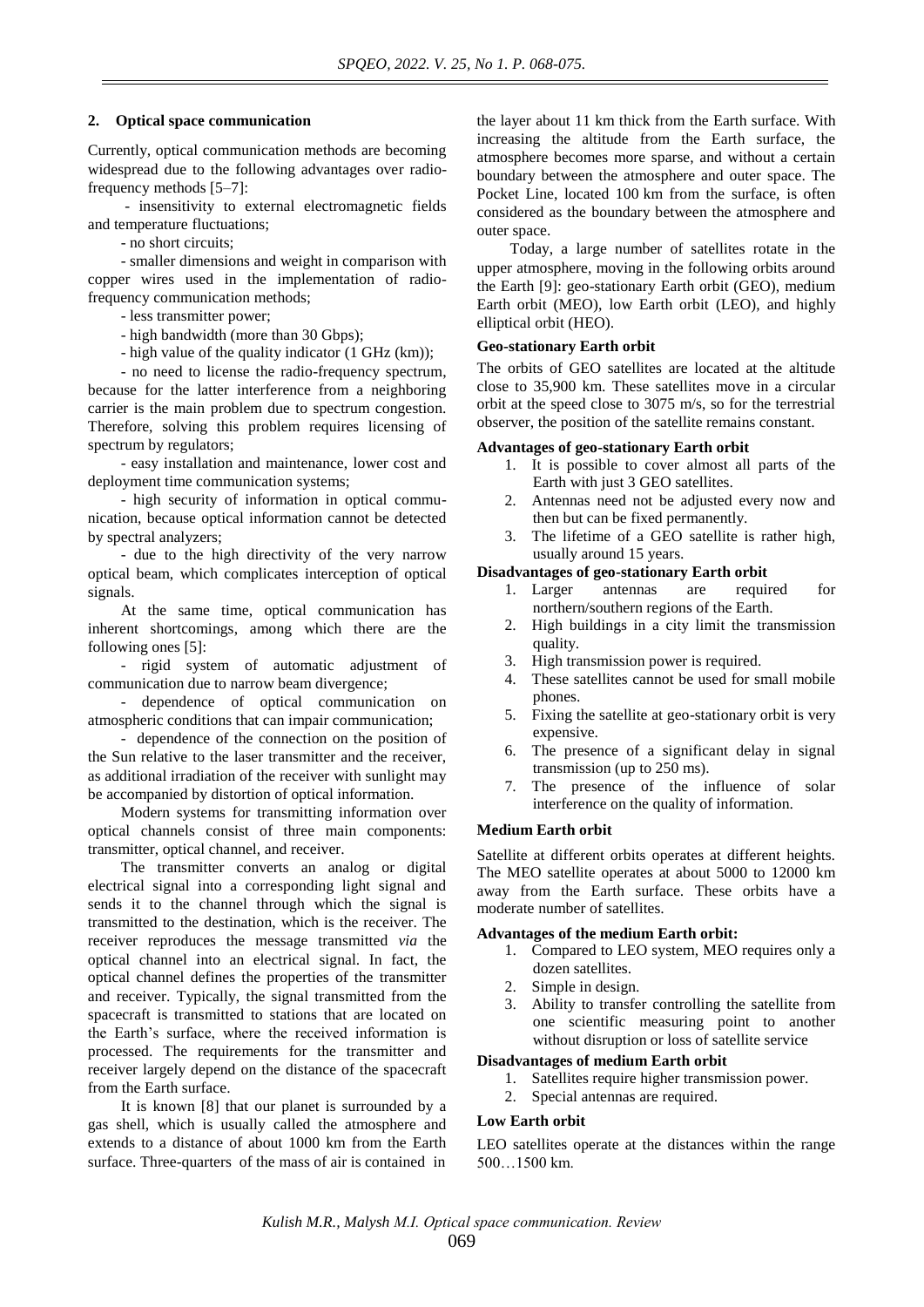#### **Advantages of low Earth orbit**

- 1. The antennas can have a low transmission power close to 1 W.
- 2. The delay of packets is relatively low.
- 3. Useful for smaller foot prints.

**Disadvantages of low Earth orbit**

- 1. If global coverage is required, it requires at least 50 to 200 satellites in this orbit.
- 2. Requires special mechanisms to transfer control of the satellite from one scientific measuring point to another without disruption and loss of service for some time.
- 3. These satellites involve complex design.
- 4. Very short lifetime of 5…8 years. It is assumed to use 48 satellites with the lifetime of 8 years each, a new satellite is needed every 2 months.
- 5. Data packets should be routed from satellite to satellite.

### **Highly elliptical orbit**

There are very few satellites in this orbit.

# **Communication in space**

The lines of communication between spacecraft that study the planets of the solar system and with Earth stations need to be considered separately. This type of research includes missions to the Sun [10], Moon [11], Mars [12], and others.

Regardless of where the satellites are located, they can exchange information with each other and with ground stations. When exchanging information between satellites, the atmospheric effects become noticeable when spacecraft are at orbits close to 120 km, and when exchanging information with ground stations, the quality of communication is always affected by the atmosphere. Its minimal impact will be provided, if the signal transmission is carried out at the wavelengths lying in the area of the windows of the atmosphere (Fig. 1) [8]. The fragmented part of the transmission spectrum indicates the presence of "windows" in the visible and nearinfrared ranges, namely between 0.2 and 5 μm (Fig. 2) and in the infrared range, namely between 8 and 13.4 μm.



**Fig. 1** The transmission spectrum of solar radiation through the Earth atmosphere at various wavelengths in the visible and infrared spectral ranges [8].



**Fig. 2.** Transmission of the Earth atmosphere in the visible and near-infrared parts of the spectrum, *i.e*., within the spectral range from 300 up to 5200 nm [13].

Radiation with the wavelengths from the "windows" can be used to communicate between satellites and ground stations.

The presence of satellites in the Earth orbits allows one to provide the following services:

- 1. Establishing Internet and mail connection. Transmission of television and telephone information.
- 2. Remote sensing of the Earth surface and observation of terrestrial objects.
- Meteorological programs, such as the study of different layers of the atmosphere and the determination of ozone in the atmosphere.
- 4. Military programs, such as communication between military units located nearby, studying the location of the enemy, *etc*.

The following atmospheric factors influence on the quality of these services:

- extinction of radiation related with molecular absorption in the atmosphere at a given wavelength (see Figs 1–3);

- extinction of radiation related with its scattering by molecules (Rayleigh scattering) and by aerosol particles (aerosol scattering);

- scattering of light by atmospheric particles, for example, on water drops or snowflakes;

- change in the refractive index of the air, which is caused by the change in the temperature of the atmospheric air and accompanied by the refraction of the light flux, especially when the temperature gradient is large.

The main advantage of optical communication over radiofrequency is the security of information transmission [14] because the directional pattern of the laser flux is narrow and the laser beam itself cannot be detected by radio-engineering methods. Other advantages of optical communication are as follows:

1) The cost of using optical satellite communication does not increase with the number of users and does not depend on the distance between the points of reception and transmission of signals.

2) Satellite communication covers all terrestrial users, even those in rural and remote areas of the world, as well as maritime and air navigation facilities.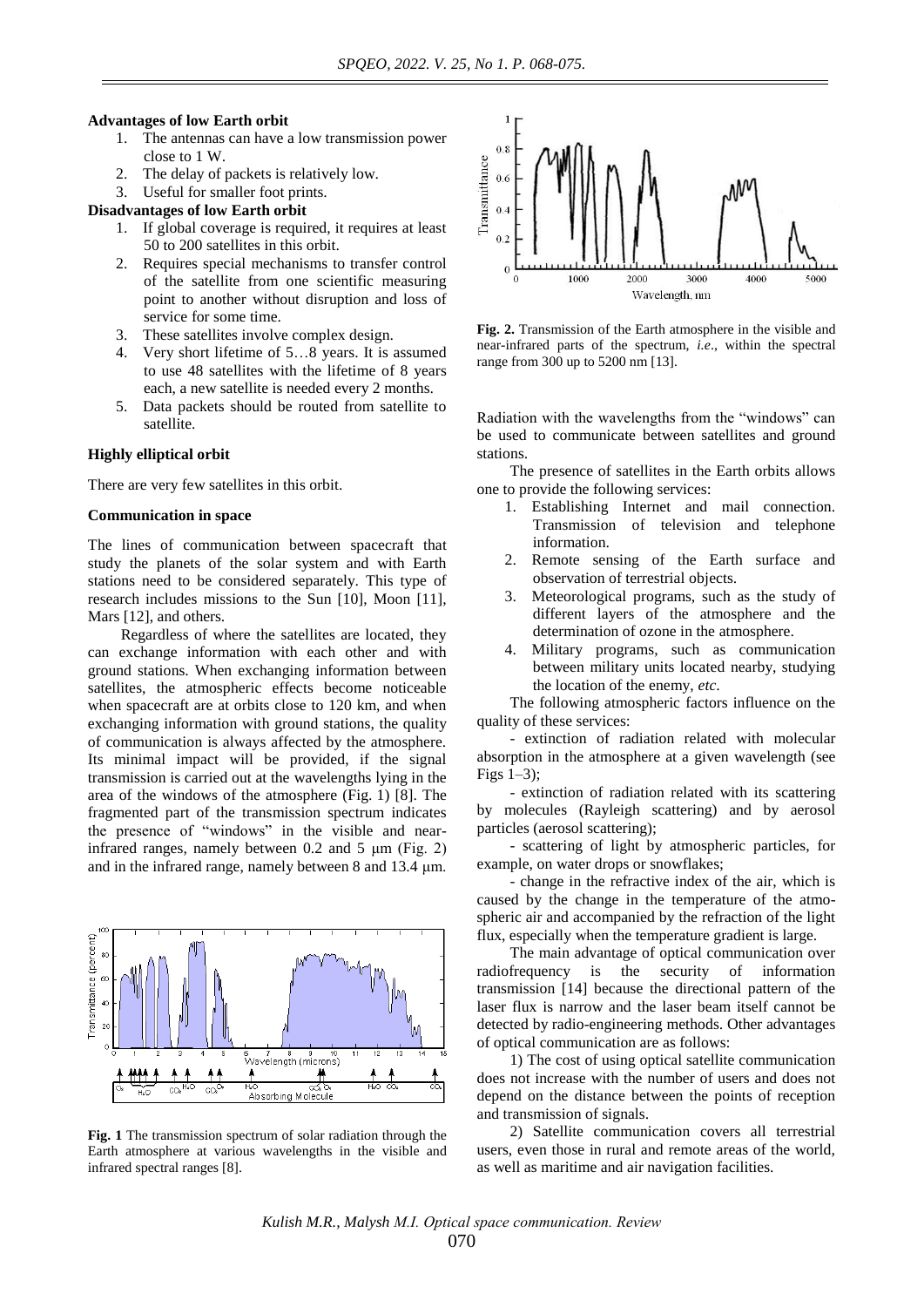

**Fig. 3.** Transmission of the atmosphere in the infrared part of the spectrum within the range 8000…13400 nm [13].

3) Satellites are broadcast media, as the transmitting antenna can be designed to send signals to service areas, both small and large cities in the country.

4) Earth observation satellites can track ocean and air currents, as well as the scale of major fires, oil spills, and air pollution; besides, this information helps to organize emergencies and monitor the state of the environment.

5) Satellite communication can be provided between many stations, while terrestrial communication enables communication only between two stations.

6) Relatively fast installation. As soon as the satellite is in the appropriate position in orbit, the desired earth station is deployed for communication in days or hours.

7) The cost of a satellite does not depend on the distance to which it sends signals, while the cost of the terrestrial network is proportional to the distance.

8) The satellite itself serves as a repeater. For terrestrial communication, the antennas are positioned at a certain height to overcome interference.

9) Satellite systems provide communication between remote areas (hilly areas, islands, *etc*.), *i.e*., where the terrestrial system is unable to support reliable communication.

10) Production of a satellite is expensive, but after that, it will work for years, because their operating cost is low.

11) The signal quality does not depend on the distance, until the signals from two satellites sent at the same wavelength overlap.

### **Disadvantages of satellite communication:**

1. If the satellite is located at a distance of 75000 km from the Earth surface, the delay between transmission and reception of the signal reaches  $\frac{1}{4}$  s, which reduces the efficiency of data transmission.

2. Due to the low gain of the antenna, the bandwidth of the communication channel is overflowed.

3. The presence of large atmospheric losses limits the carrier frequency to 30 GHz.

4. The signal loss is inversely proportional to the square of the distance traveled and inversely proportional to the square of the frequency used. That is, as the distance doubles, the power obtained decreases four

times. Similarly, as the frequency doubles, the obtained power decreases four-fold. The loss of the optical signal as it propagates through the Earth atmosphere for geostationary satellites ranges from 190 up to 210 dB, depending on the frequency used.

5. The presence of molecules and aerosols in the atmosphere is the reason for formation of transparency windows (Figs1 to 3). The wavelengths that fall into the area of the transparency windows can be used to communicate between satellites and ground stations. The following atmospheric factors must be taken into account  $[15–17]$ : absorption of radiation at a given wavelength caused by the unequal transmission of the atmosphere (see Figs 1–3); extinction of radiation, which is related with scattering by molecules (Rayleigh scattering) and aerosol particles (aerosol scattering).

It is also necessary to take into account absorption and scattering caused by fog, rain, snow, atmospheric turbulence, light flux divergence [15–17].

**Fog.** Small drops of water that condense in cold air from water vapor, form a mist. When light propagates in a fog, both light absorption and scattering occur. During heavy fog, when the visibility is even less than 50 m, the attenuation can be more than 350 dB/km.

**Rain.** The rain does not affect transmission of the optical signal as much as in the fog. Rain is formed by water droplets ranging in size from 100 to 10,000 μm. The loss of light attenuation during the transition from weak rain (2.5 mm/h) to heavy rain (25 mm/h) is from 1 to 10 dB/km for the wavelengths within the range 850 to 1500 nm.

**Snow.** The size of the snow particles lies between the fog and raindrops. Therefore, attenuation of optical signals by snow is higher than by rain, but lower as compared to fog. During heavy snowfalls, the path of the laser beam is blocked by increasing the density of snowflakes or by forming the ice on windows of the panels. In this case, its attenuation can be compared with fog and ranges from 30 to 350 dB/km, and it can significantly reduce the availability of an FSO communication (decrypt) system.

**Atmospheric turbulence.** Atmospheric turbulence is a phenomenon caused by variations in temperature and atmospheric pressure along the path of light propagation. It is the change in temperature and atmospheric pressure that leads to formation of turbulent vortices of different magnitudes and different refractive indices. These vortices act as prisms or lenses and ultimately cause a destructive effect on propagation of the light beam. As a result, it leads to an increase in the cross-section of the sunlight flux.

**The losses caused by the divergence of the beam.** Propagation of optical light flux in the atmosphere is accompanied by its diffraction difference, *i.e*., an increase in the cross-section of the light flux with increasing the distance from the transmitter. Since the geometric dimensions of receiver are limited, the presence of diffraction differences is the cause of geometric losses, the magnitude of which increases with increasing the distance between the transmitter and receiver.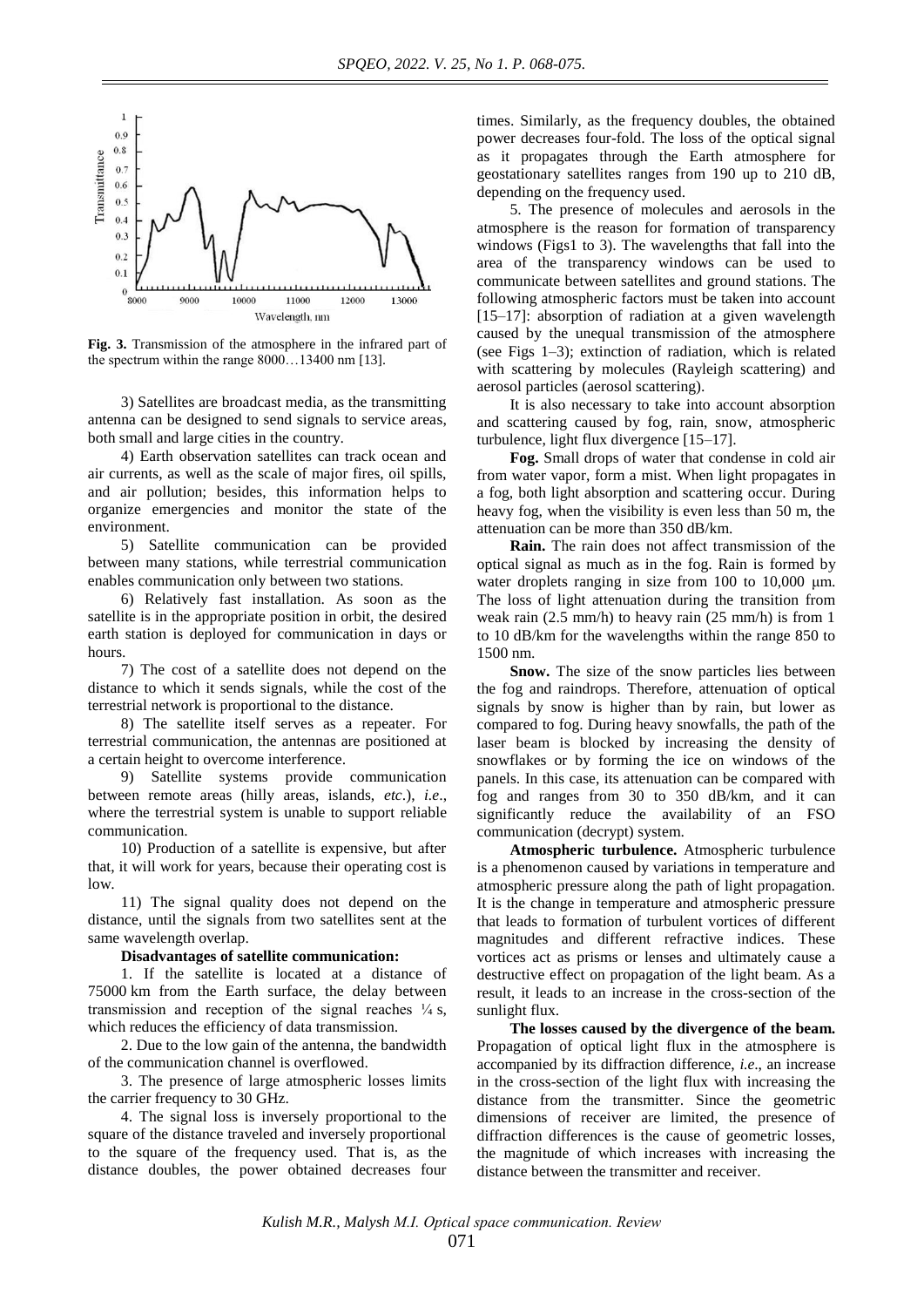**Background noise and radiance of the sky.** The sources of background noise are: (i) light scattered in the atmosphere, (ii) light from the Sun, and other stellar objects. Reducing the effect of background noise is achieved by installing an optical filter at the input of the receiver with a narrow spectral band for the wavelength of the transmitter.

**Transmitter.** The main function of the transmitter is to transmit data through free space to a particular receiver. Typically, the transmitter consists of an optical source, modulator and optical system for generating the light flux [17, 18].

The light source can be either semiconductor or solid-state laser or LED. The choice of light source for the transmitter depends on the following factors [17, 18]: wavelength, the choice of which is largely defined by the window of transparency of the Earth atmosphere, the power of the radiation pulse, the ability to modulate the flow of light, service life, eye safety, beam size and angle of divergence, physical size, and price.

The wavelength of radiation is defined by the lowest value of absorption in the window of transparency of the Earth atmosphere (Figs 1 to 3). Transmitters that generate light in the visible or near-infrared regions of the spectrum are used experimentally (see Table 1). Emitters with these wavelengths were chosen because of the availability of transmitter and receiver components for these wavelengths.

Therefore, in the visible and near-infrared regions, the light sources are laser diodes (LD). They are characterized by stability, very low threshold currents, simple signal modulation requirements, and good beam quality. GaAs/AlGaAs lasers are mainly used to emit light within the range 750…980 nm.

In the infrared part of the spectrum in the Earth atmosphere, there is a window with a small value of absorption. This window is located in the spectral region of 8…13.4 μm (Fig. 3). The source capable to emit within this range can be the  $CO<sub>2</sub>$  laser. This type of laser requires complex power supply, its dimensions are large, it is heavy and expensive [19]. Quantum cascade lasers (QCL) are more promising for the mentioned spectral region [19, 20]. They are used as sources of infrared radiation ( $\lambda = 3.5...24 \mu m$ ) based on a unipolar generation mechanism; QCLs have unique high-frequency characteristics with a theoretical bandwidth of over 100 GHz [19]. Information on industrial efficiency is contained in [21, 22].

When choosing a light source, one needs to consider the risk of damage to the retina by laser light. The most dangerous are sources that emit light in the visible and near-infrared regions of the spectrum. Laser light from the infrared region is absorbed by the front of the eye, before the energy is focused on the retina. The absorption coefficient in the anterior part of the eye is much higher for long wavelengths (>1400 nm) [18]. For this reason, the allowable transmission power for the lasers operating at 1550 nm is higher, and they are used to transmit information over long distances.

There are two types of modulation of laser radiation – internal and external. During internal modulation, the parameters of the laser change either by controlling the supply current or by changing the quality factor of the resonator. With external modulation, light flux control is achieved by changing either the amplitude or polarization, or phase of the light flux. Regardless of the modulation method, the signal amplitude often changes.

| <b>Table 1.</b> Light sources applied in selected FSO systems [17]. |                |                                 |                    |                                    |  |
|---------------------------------------------------------------------|----------------|---------------------------------|--------------------|------------------------------------|--|
| Laser                                                               | Wavelength, nm | Laser/LED power                 | Beam divergence    | Application                        |  |
| <b>Matrics LEDs</b>                                                 | 450            | 6 W                             | $180^\circ$        | Underwater communication           |  |
| Nd:YAG                                                              | 532            | $250 \text{ mJ}$<br>$12$ ns     | $110 \mu$ rad      | Deep space mission                 |  |
| LD                                                                  | 532/486        | 5 W                             | $180^\circ$        | Underwater communication           |  |
| LD                                                                  | 785            | $25 \text{ mW}$                 | 1 mrad             | Ethernet                           |  |
| AlGaAs                                                              | 830            | $60 \text{ mW}$                 | 6 µrad             | Inter-satellite communication      |  |
| Argon-ion/GaAs                                                      | 830            | 13 W                            | $20 \mu$ rad       | Ground-to-satellite link           |  |
| <b>VCSEL</b>                                                        | 850            | $9 \text{ mW}$                  | $3.5 \text{ mrad}$ | Last mile link                     |  |
| <b>LED</b>                                                          | $800 - 900$    | bd                              | 17 mrad            | Communication between<br>buildings |  |
| LD                                                                  | 1550           | $113 \text{ mW}$                | 50 mrad            | UAV-to-UAV link,<br>$L = 2$ km     |  |
| LD                                                                  | 1550           | $200 \text{ mW}$                | $19.5$ $\mu$ rad   | Ground-to-UAV link                 |  |
| <b>QCL</b>                                                          | 8400           | 740 mW (100 ns,<br>$f = 1$ MHz) | 2 mrad             | Laboratory FSO link<br>(IOE MUT)   |  |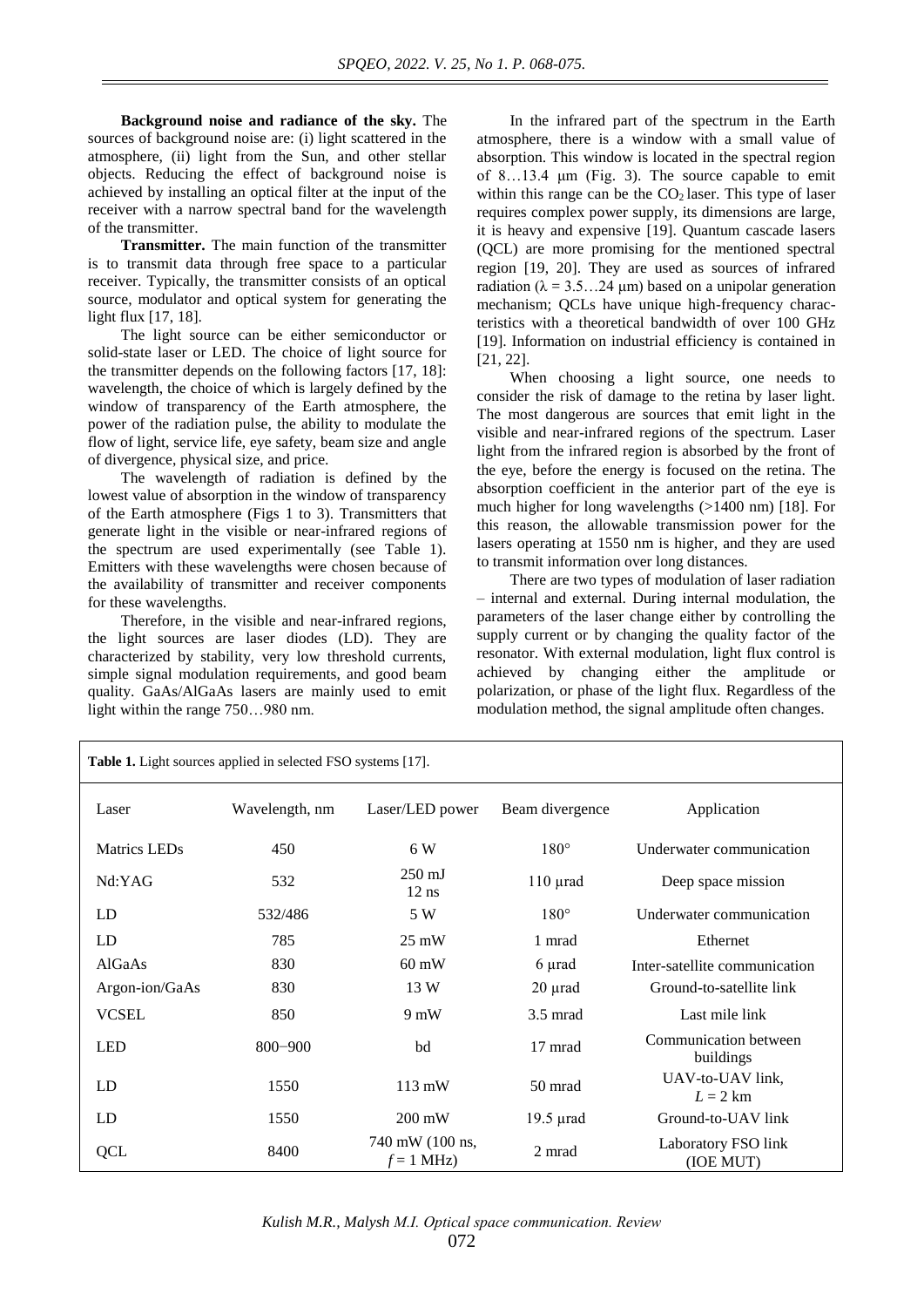The presence of the signal corresponds to unity. Its absence – to zero. That is, all information is transmitted by a binary system [18]. A change in pulse width is often used to modulate the signal. In this case, the pulse of large width corresponds to unity, the pulse of small width – to zero.

The spherical-cylindrical lens placed at the output of the transmitter forms a laser beam with a Gaussian distribution of light along the cross-section and a minimum difference in the flux of laser light.

The receiver usually consists of a telescope or lens, optical filter, photodetector, amplifier, and demodulator for proper reception of the information signal [17, 18].

The size of the beam on the surface of the receiver depends on the difference between the beam and the transmission range. Typically, the divergence of the beam generated by the transmitter lies within the range 1 to 8 mrad. To ensure the desired intensity at the input of the photodetector, they set a telescope in front of it. The telescope collects and focuses optical radiation on the active area of the photodetector. A filter in front of the photodetector reduces background radiation (such as sunlight). The photodetector converts the energy of photons into an electrical signal. It provides a high response to the desired wavelength, low noise, sufficient dynamic range, and signal bandwidth. The most common photodetectors are PIN photodiodes and avalanche photodiodes. The output signal of photodetector is enhanced by the amplifier. When transmitting information by radiation at wavelengths of the visible or near-infrared ranges, its detection of photons can be performed by Si, InGaAs and, Ge photodetectors [18]. In particular, the maximum sensitivity of the Si photodetector is in the vicinity of  $850 \text{ nm}$ , InGaAs – in the vicinity of 1550 nm. Ge photodetectors are rarely used because of the high level of dark current. HgCdTe detectors are mainly used to detect photons generated in the middle  $(3...5 \mu m)$  and long-wavelength  $(8...14 \mu m)$ spectral regions [23]. The main advantage of HgCdTe as

a material for the manufacture of detectors is its following properties [24]:

• Adjustable bandgap from 0.7 to 25 μm.

• Direct width of the restricted area with a high absorption coefficient.

• Moderate dielectric constant/refractive index.

• Moderate thermal expansion coefficient.

• Availability of substrates with a large bandgap and consistent with the lattice constant of the substrate and HgCdTe.

The main disadvantage of HgCdTe detectors is the need to cool them to cryogenic temperatures. Temperatures well below 300 K (usually 80…200 K) are required to obtain high-efficiency detectors. Cooling requirements can significantly increase the cost and size of IR systems, so one of the main goals of the study is to increase the operating temperature of photodetectors. This can be achieved as follows: use Peltier elements to cool the detector or technically implement cascade uncooled detectors type based on InAs/GaSb.

A typical cascade uncooled InAs/GaSb detector has the following technical parameters [25]: cut-off wavelength close to 8  $\mu$ m, specific detection ability  $D^* =$ 1∙10<sup>9</sup> cm1/2W–1 , bandwidth 155 Mbit/s, response time approximately 100 ns, data transfer rate up to 10 Mbit/s.

To determine the prospects of InAs/GaSb detectors for registration of infrared photons, the properties of HgCdTe and cascade InAs/GaSb detectors were compared in [26] (Table 2).

According to Table 2, parameters of commercial HgCdTe detectors are slightly better than those of InAs/GaSb detectors. However, with account of the shorter development time inherent to InAs/GaSb photodetectors, as compared with many years of researching the HgCdTe photodetectors, the prospects of the former are quite high. With further optimization of the doping and cascade design of InAs/GaSb, a further increase in the efficiency and operating temperature of these photodetectors is expected.

|                       | <b>MCT</b>                              | $InAs/GaSb$ T2SL                         |
|-----------------------|-----------------------------------------|------------------------------------------|
| Detectivity           | $6.8\cdot10^8$ cm $\sqrt{\text{Hz}}$ /W | $6.7 \cdot 10^9$ cm $\sqrt{\text{Hz/W}}$ |
| Bandwidth             | $100$ MHz                               | 10 MHz                                   |
| Cutoff wavelength     | $10.6 \mu m$                            | $9.3 \mu m$                              |
| Operating temperature | $226$ K (2-stage TEC)                   | 200 K (4-stage TEC)                      |
| Operation mode        | photovoltaic                            | photoconductive                          |
| Opening area          | $1\times1$ mm                           | $0.5\times0.5$ mm                        |
| Lens                  | hemispheric                             |                                          |

**Table 2.** Specifications of the two IR detector modules based on an MCT detector and an InAs/GaSb T2SL detector, respectively.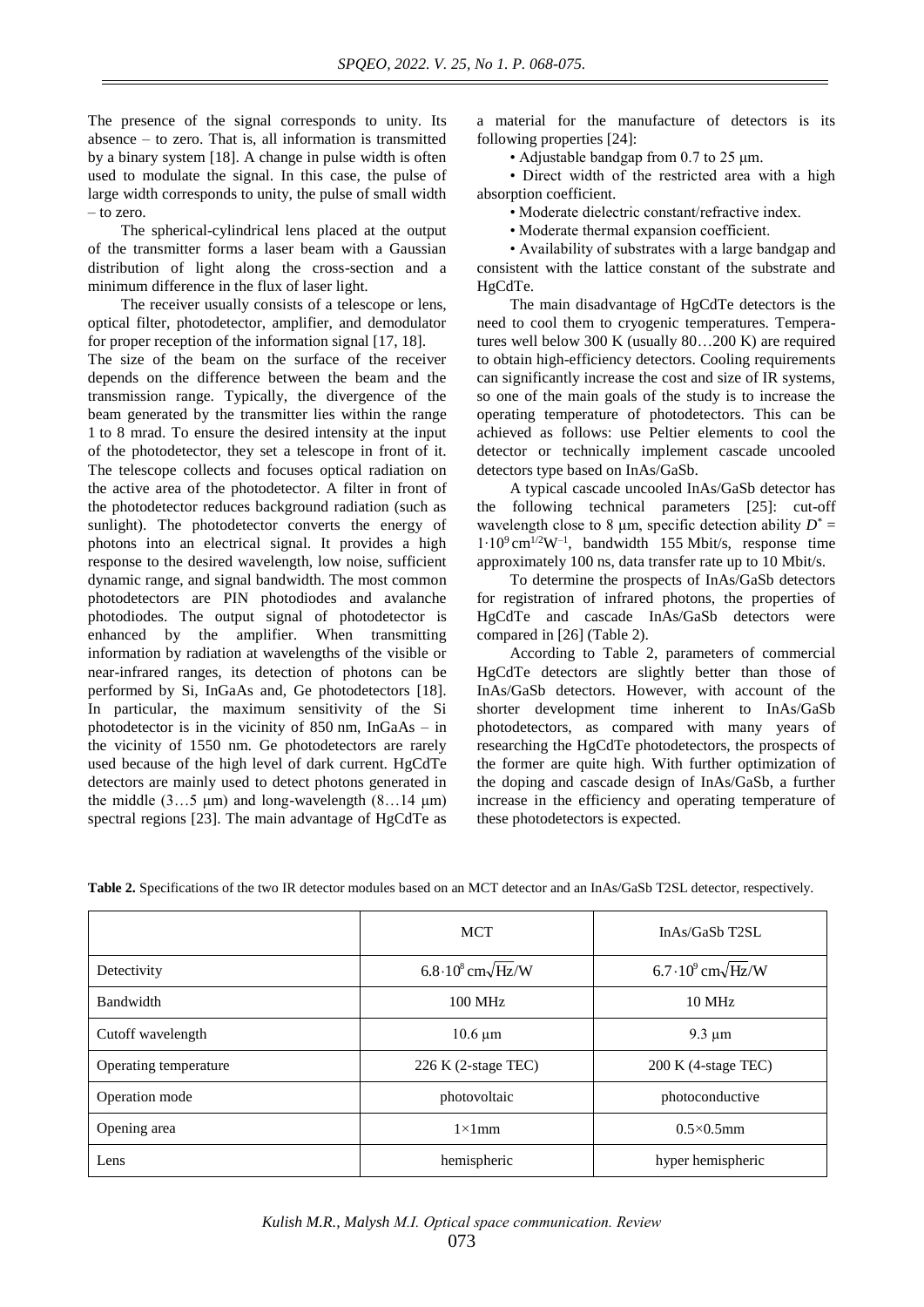### **3. Conclusion**

Currently, the exchange of information between satellites and these with ground stations is mainly carried out by radio-frequency methods. Optical methods can compete with this type of communication due to higher data rates; easy and fast deployment of transmitters and receivers; less weight of the satellite; less power required to power satellite elements; no need to license spectral frequencies. It is better to use optical communication to exchange information between spacecraft operating in outer space and transmit information to receiving stations in a highly elliptical orbit, where the effects of atmospheric phenomena on the propagation of optical signals are minimal. In this case, for this orbit, one needs to create a sensor network consisting of a set of small satellites that will perform coordinated measurements of optical signals and transmit them to ground stations. The widespread implementation of optical communication in space at infrared wavelengths is expected after the technical development of highly sensitive, reliable photodetectors capable to operate at room temperatures. However, the main obstacle to the widespread use of optical communication between certain objects on Earth and in outer space is the presence of extinction of the optical signal by the Earth atmosphere caused by fog, snow, rain, aerosols, turbulence, *etc*. In the presence of atmospheric factors, the exchange of information through optical channels between users is limited to hundreds of meters.

#### **References**

- 1. Ansell N. *An Introduction to Deep Space Communication*. June 2015. Project: [DTN](https://www.researchgate.net/project/DTN-MSc-papers) MSc [papers.](https://www.researchgate.net/project/DTN-MSc-papers) https://doi.org/10.13140/RG.2.1.2833.0083.
- 2. *Deep Space Communications*, Ed. J. Taylor. John Wiley & Sons, Inc., 2016.
- https://doi.org/10.1002/9781119169079.
- 3. Seibert M.A., Lim D.S.S., Miller M.J. *et al*. Developing future deep-space telecommunication architectures: A historical look at the benefits of analog research on the development of solar system internetworking for future human spaceflight. *Astrobiology.* 2019. **19**, No 3. P. 462–477. https://doi.org/10.1089/ast.2018.1915.
- 4. Briones J.C., Hickey J.P., Roche R., Handler L.M., Hall Ch.S. Future standardization of space telecommunications radio system with core flight system. Conference Paper: AIAA *International Communications Satellite Systems Conference* (ICSSC), Cleveland, OH, GRC-E-DAATN34790, October 18, 2016.
- 5. Pooja, Saroj, Manisha. Advantagesand limitationof radioover fiber system. *International Journal of Computer Science and Mobile Computing*. 2015. **4**, Issue 5. P. 506–511.
- 6. Kaushal H., Kaddoum G. Optical communication in space: Challenges and mitigation techniques. *IEEE Communications Surveys & Tutorials*. 2017. **19**, No 1. P. 57–96. https://doi.org/10.1109/COMST.2016.2603518.
- 7. Malik A., Singh P. Free space optics: Current applications and future challenges. *Int. J. Opt.* 2015. **2015**. Article ID 945483, 7 p. [https://doi.org/10.1155/2015/945483.](https://doi.org/10.1155/2015/945483)
- 8. Atmosphere of Earth. Wikipedia, the free encyclopedia. https://en.wikipedia.org.
- 9. *Types of Satellite Orbits*. http:// www.swiftutors.com/ types-of-satellite-orbits.html.
- 10. Genova A., Mazarico E., Goossens S. *et al.* Solar system expansion and strong equivalence principle as seen by the NASA MESSENGER mission. *Nat.Commun*. 2018. **9**. P. 289. https://doi.org/10.1038/s41467-017-02558-1.
- 11. Jones A. China to develop two super-heavy launchers for moon missions. *Space News*. March 3, 2021. https://spacenews.com/china-to-develop-twosuper-heavy-launchers-for-moon-missions/.
- 12. ExoMars 2022 Rover and Surface Platform (ESA/Roscosmos). https://mars.nasa.gov/marsexploration/missions/esa-exomars-2022-rover/
- 13. Тransparency of the Earth's atmosphere. *Physical Enyclopedia* (in Russian).
- http://femto.com.ua/articles/part\_2/3115.html.
- 14. Ali S.H. Advantages and limits of free space optics. *International Journal of Advanced Smart Sensor Network Systems* (*IJASSN*). 2019. **9**, No 1/2/3. https://doi.org/10.5121/ijassn.2019.9301.
- 15. Alimi I., Shahpari A., Sousa A. *et al*. *Challenges and Opportunities of Optical Wireless Communication Technologies*. In book: *Optical Communication Technology*, ed. by P. Pinho, 2017. [http://dx.doi.org/10.5772/intechopen.69113.](http://dx.doi.org/10.5772/intechopen.69113)
- 16. Demir P., Yılmaz G. Investigation of the atmospheric attenuation factors in FSO communication systems using the Taguchi method. *Int. J. Opt*. 2020. **2020.** Article ID 9038053. 8 p. https://doi.org/10.1155/2020/903805.
- 17. Mikołajczyk J., Bielecki Z., Bugajski M. *et al.* Analysis of free-space optics development. *Metrology and Measurement Systems.* 2017. **24**, No 4. P. 653–674. https://doi.org[/10.1515/mms-](http://dx.doi.org/10.1515/mms-2017-0060)[2017-0060.](http://dx.doi.org/10.1515/mms-2017-0060)
- 18. Khalighi M.A., Uysal M. Survey on free space optical communication: A communication theory perspective. *IEEE Communications Surveys & Tutorials*. 2014. **16**, No 4. https://doi.org/10.1109/COMST.2014.2329501.
- 19. Garlińska M., Nowakowski M., Gutowska M. *et al*. Investigations of quantum cascade lasers for free space optics operating at the wavelength range of 8–12 µm. *Acta Physica Polonica A*. 2011. **120**, No 4. P. 705–708.

https://doi.org/10.12693/APhysPolA.120.705.

- 20. Raible D.E. *Free Space Optical Communications with High Intensity Laser Power Beaming*. 2011. ETD Archive. 251. https:// engagedscholarship.csuohio.edu/etdarchive/251.
- 21. Quantum cascade lasers (QCLs). https://www.hamamatsu.com/eu/en/ourcompany/index.html

*Kulish M.R., Malysh М.І. Optical space communication. Review*